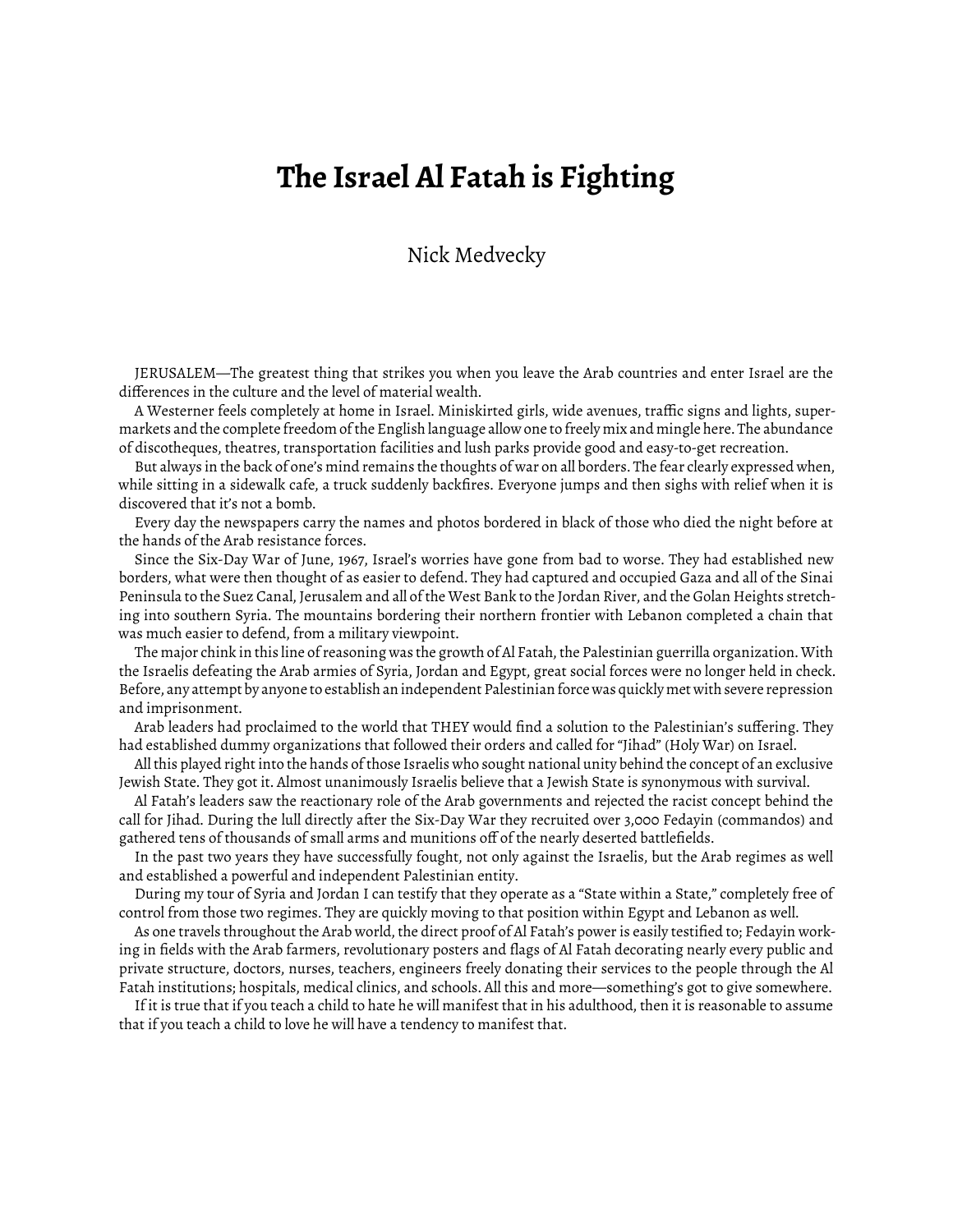Al Fatah's classes not only teach the reactionary history of the Arab leaders, but instruct the people, specifically the children, that the only solution lies in brotherhood with the Jewish masses, lies in fighting for "a- democratic Palestinian State where Jews, Christians and Moslems can live in peace and justice equally." Maybe they're too late.

Wherever I traveled throughout Israel; Jerusalem, Nablus, Rammallah, Bethleham, Keryat Shmona, Haifa, Tel Aviv, Hebron, or wherever, Israelis see one essential problem, one main cause to their troubles, the Arabs.

In the main they don't see nor do they differentiate between the Arab leaders and the Arab peoples, between the revolutionary groupings and the reactionary regimes. Often I hear, "All of the Arabs are united in one goal: to throw us into the sea."

If I attempted to explain the differences between the Arabs they reject the concept out of hand and simply state, "You were fooled, they lied to you." If I press on and explain what I saw, what exists in fact, many say; "You saw what they wanted you to see." I found it difficult to win any arguments against that line of reasoning.

Often I ran against the statement, "The Palestinians are Arabs, aren't they? Well then, the Arabs should take care of them."

This was no isolated statement and neither were any of the other ones. The Israelis, almost unanimously, view the Arab peoples in a monolithic and generalized manner. "Good" Arabs are those who have taken Israeli citizenship, "bad" ones are virtually all of the others.

European and American influence on the country is tremendous. The farms, factories, agricultural communes (Kibbutzim), transportation, communication, attitudes, etc., are all dominated to one degree or another by Western science, technology and ideology.

As I traveled across the country I saw tens of thousands of housing units going up. Much of this activity centered in the occupied areas.

While in the Arab countries I was filled with stories of how the Israelis "Israelize" an area they conquer.

After conquering a territory they, through one means or another, get rid of the Arab inhabitants and develop the area by occupying it with settlers; Israeli citizens or recent Jewish immigrants. This is accomplished by building free or cheap housing units, public buildings and services, and through the use of Kibbutzim.

Forthwith, the area is now Israelized, now an accomplished fact and the Israelis are now willing to "negotiate from the fact." The Israelis assured me that this was only lying propaganda, "Something you'd expect from the Arabs."

Much of this activity centered in occupied Jerusalem.

They say that Jerusalem doesn't count, that it has been "annexed." Aside from the fact that the annexing of conquered territories is contrary to international "law", none of this housing was being built for the Arabs. The Israelis assured me that the Arabs are getting adequate housing. I never saw any of it.

The Israelis I spoke to also assured me that no Arabs were being forced from their homes. I registered a bit of surprise at this statement as I had just come over from the Arab side of the border and had visited a number of refugee encampments that were reputed to hold in excess of 1,600,000 persons, approximately 130,000 of these from the West Bank alone (during the Six-Day War).

The Israelis claim that they settle, almost exclusively, only unoccupied areas; swampy areas, etc. One Israeli benevolently looked upon this process as land development, or "urban renewal".

Another Israeli, Moshe Dayan, the Defense Minister, in a speech to the students of Haifa on March 19, 1969 (a copy of this speech was made available to me by the Israeli Jewish Agency), stated:

"…we must establish Jewish, Israeli settlements in the occupied territories, not only in the Golan, and not with the intention of later abandoning them. Not just tent encampments which can be put up and taken down in a day. We should set up such settlements only in areas from which we are convinced that we shall not withdraw, in accordance with what we consider a suitable future map."

I must presume that aside from the good intentions of some Israelis there are those in the leadership who have and are carrying out other intentions. Jerusalem has been annexed, and all of the other occupied territories are being settled.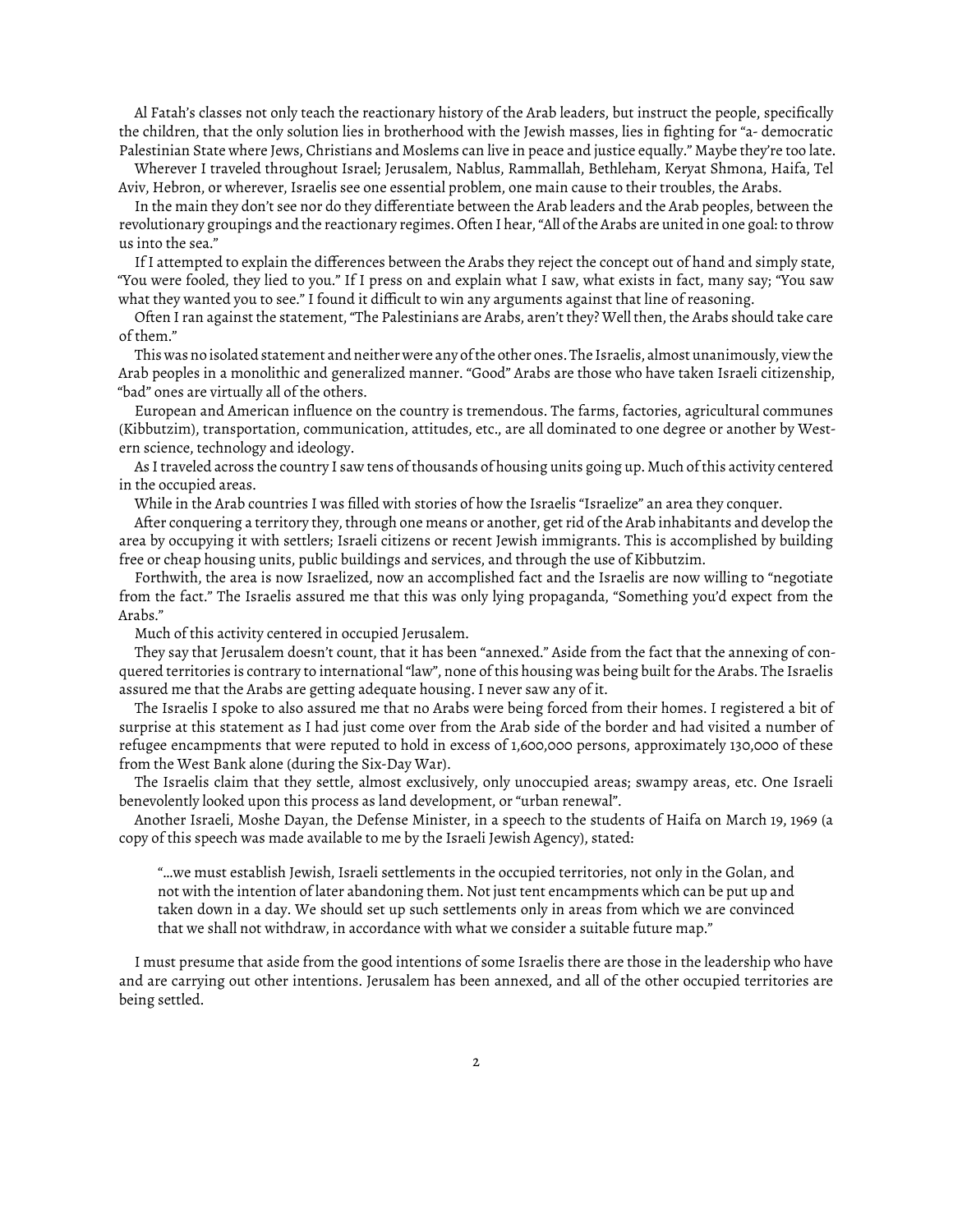The Arabs I spoke to also feel that the Israeli leaders have no wish for social and political equality with their Arab neighbors. That they wish to set up an exclusive Jewish State and to establish a measure of control over the economic life of the Arabs.

Abba Eban, Israel's Foreign Minister, concurred with this view in part by stating in his latest book, *The Voice of Israel*, that he wishes Israel to be to the Arab world what the U.S. is to Latin America.

Moshe Dayan, in a June 8, 1969 issue of the *New York Times Magazine*, stated, "We are Europeans, foreigners, but we are ready to share our standard of living and to treat them as equals." And, "I am against the integration of a large number of Arabs. I think a solution should be found that would not leave too big an Arab minority within our frontiers."

In Israel the culture is different. In Israel the material wealth is at a high level. I can say these same things about America and Americans.

Is racism a product of the Israelis call for a Jewish State?

Golda Meir says: "We sing a lot, we play a lot, we create, we have the theatre, the concerts. Don't believe all our songs are battle songs. I feel sorry for the other side. There is no music there. No culture. No creation." She told this to a gathering of stars who were honoring her on her recent tour at the Beverly Hills Hilton Hotel.

She's Israel's Prime Minister.